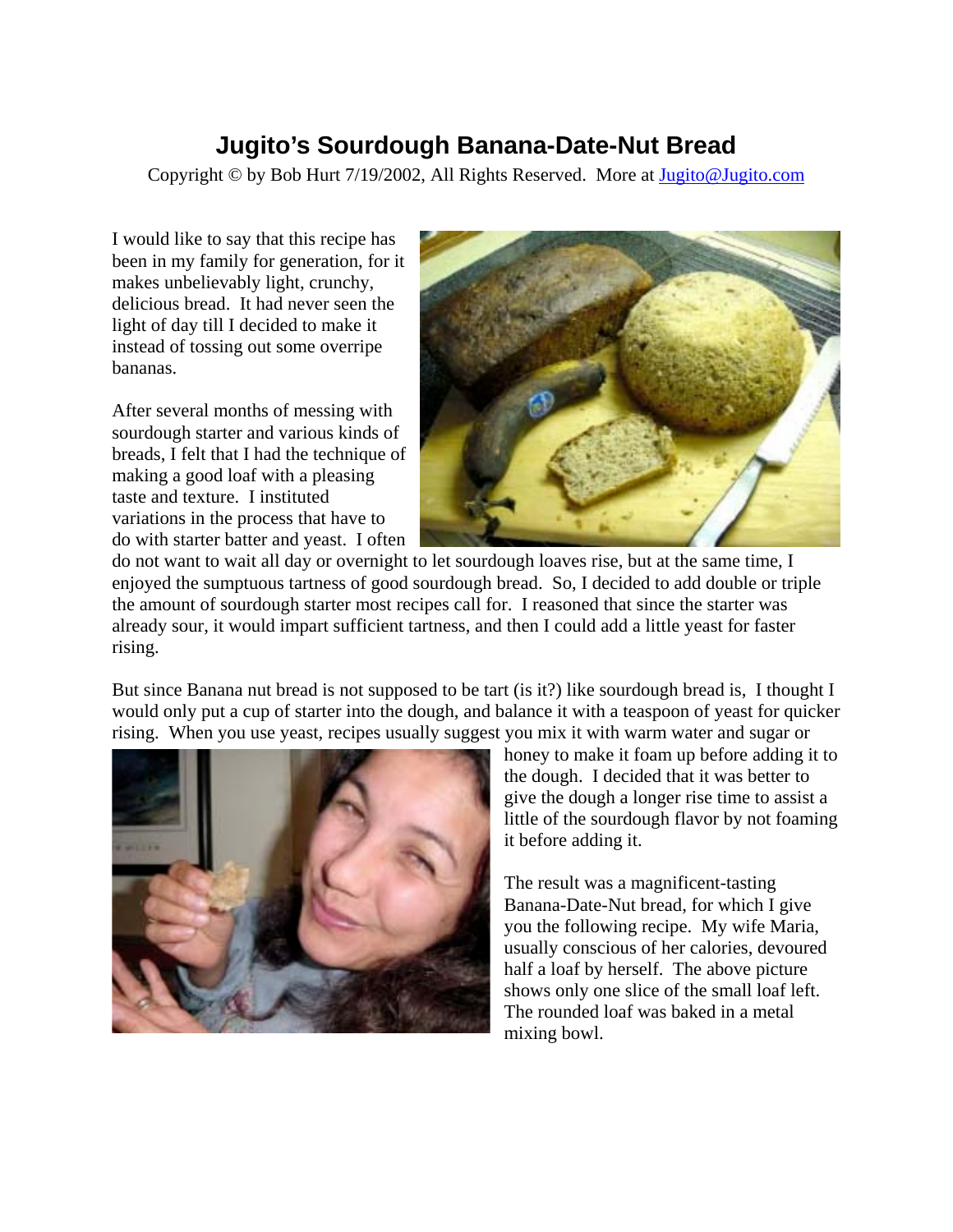# *Recipe for Sourdough Banana-Date-Nut Bread*

Bob Hurt 7/19/2002

#### **Ingredients:**

- 2 cups King Arthur Special unbleached bread flour (http://www.kingarthurflour.com/)
- 2 cups King Arthur whole-wheat flour
- 1 rounded teaspoon small grain sea salt
- 1 teaspoon Redstar dry baker's yeast granules (http://www.redstaryeast.com/)
- 6 tablespoons cold butter
- $\bullet$   $\frac{1}{4}$  cup vegetable oil
- 1 cup sourdough starter batter (see recipe following this one)
- 3 eggs
- 4 ripe bananas
- $\bullet$   $\frac{1}{4}$  cup honey
- $\frac{1}{2}$  to  $\frac{3}{4}$  cup walnuts
- $\frac{1}{2}$  to  $\frac{3}{4}$  cup pecans
- 6 fat Medjool Dates (http://dejafarms.com/)
- $\bullet$   $\frac{1}{4}$  cup milk
- shallow baking pan of water

## **Equipment:**

- Cuisinart food processor or heavy duty electric mixer with dough hook
- Oven
- 3 medium or two large Bread loaf pans
- 1 quart measuring cup pitcher
- 2-cup bowl

## **Preparation Time:**

- Making dough  $-20$  minutes
- Rising of dough  $-4$  to 6 hours
- Baking time 25 to 45 minutes

#### **Directions:**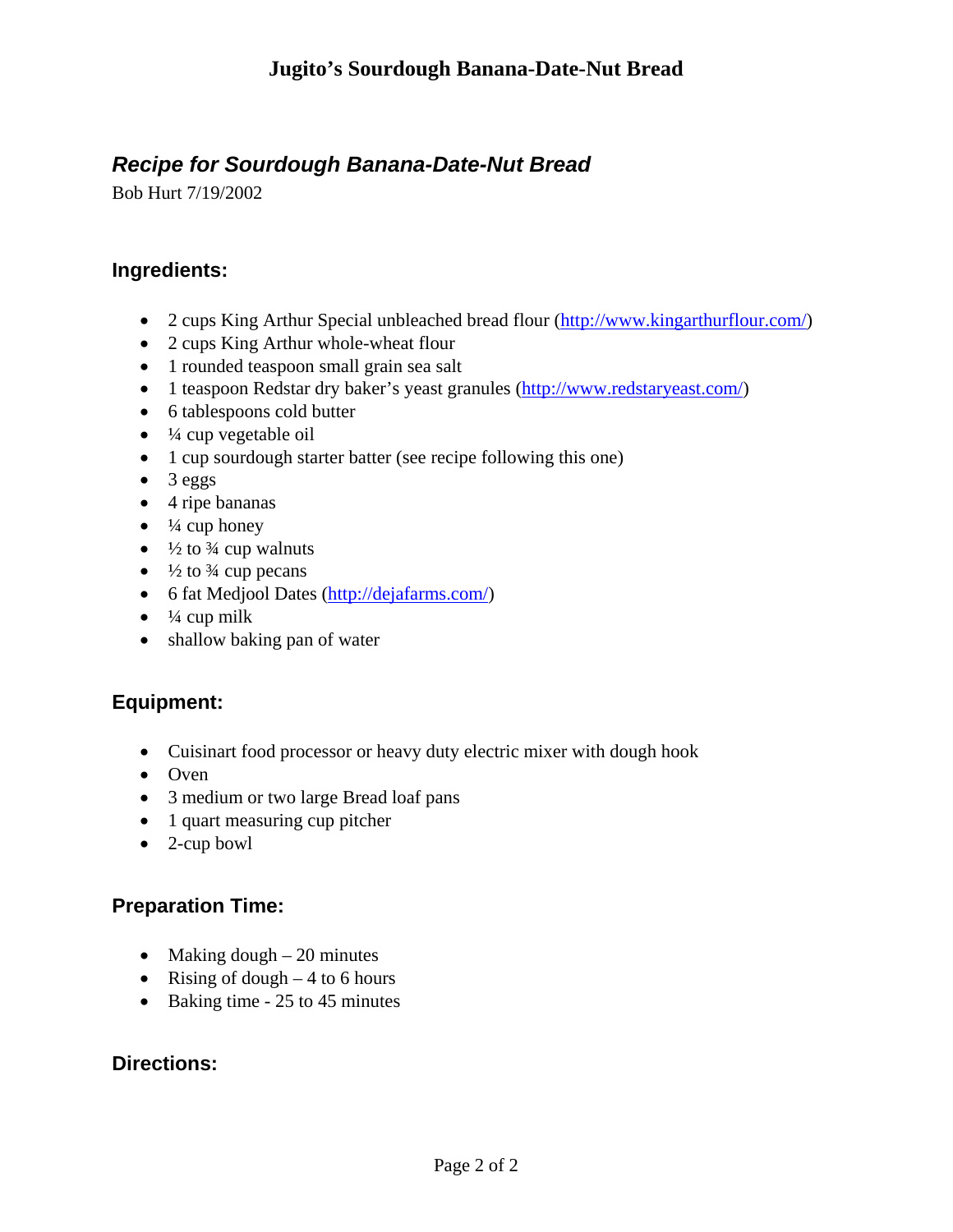- Lightly oil the bread pans on sides and bottom.
- Lighty oil a countertop, smooth stove top, or other work surface for the dough
- Remove pits from dates and quarter them; put dates and nuts nuts into food processor and chop for a few seconds. Do not over-process – leave them coarse enough to give the bread crunchiness and texture, no larger than the size of pinto beans or a little larger. Pour
- Put bananas into food processor and blend. Gradually add eggs, sourdough starter, honey, then yeast granules and blend till homogenized. Pour into 1-quart pitcher, and set aside. I should contain between 2 and 2 ½ cups of goo.
- Clean and dry the food processor container
- Put flour, salt, yeast granules into food processor and blend thoroughly for 10 seconds.
- While machine is running, cut butter into small chunks, drop into feed tube one at a time, and run machine till thoroughly mixed in, 30 seconds.
- While machine is running, gradually add the contents of the pitcher through the feed tube as fast as the flower can absorb it. Be careful NOT to pour it onto the bare bottom of the food processor container or you will gum up the blade.
- Process the dough till it converts into a relatively smooth, sticky mass that tends to pull away from the sides of the container, and then for another minute. If the machine bogs down, oil your hands, remove half the dough, and process each half separately. If it is too wet
- If you are using an electric mixer, dump in the chopped date/nut mix and continue processing till they are thoroughly mixed into the dough. Otherwise, turn out the dough onto the oiled surface and knead the chopped date/nut mix into the dough till it is evenly distributed.
- Form the dough into elongated lumps that, when flattened into the pan, are between a third and a half the inside height of the pan, then cover each loaf loosely with a sheet of oiled plastic wrap.
- Set the bread pans in a warm place to rise, but not in direct sunlight. A good place is the oven, with the oven light on. The heat from the light will provide abundant warmth. The dough will rise to more than double the original size, and protrude an inch or more above the top of the pan when it is ready, typically in 4 to 6 hours, depending on

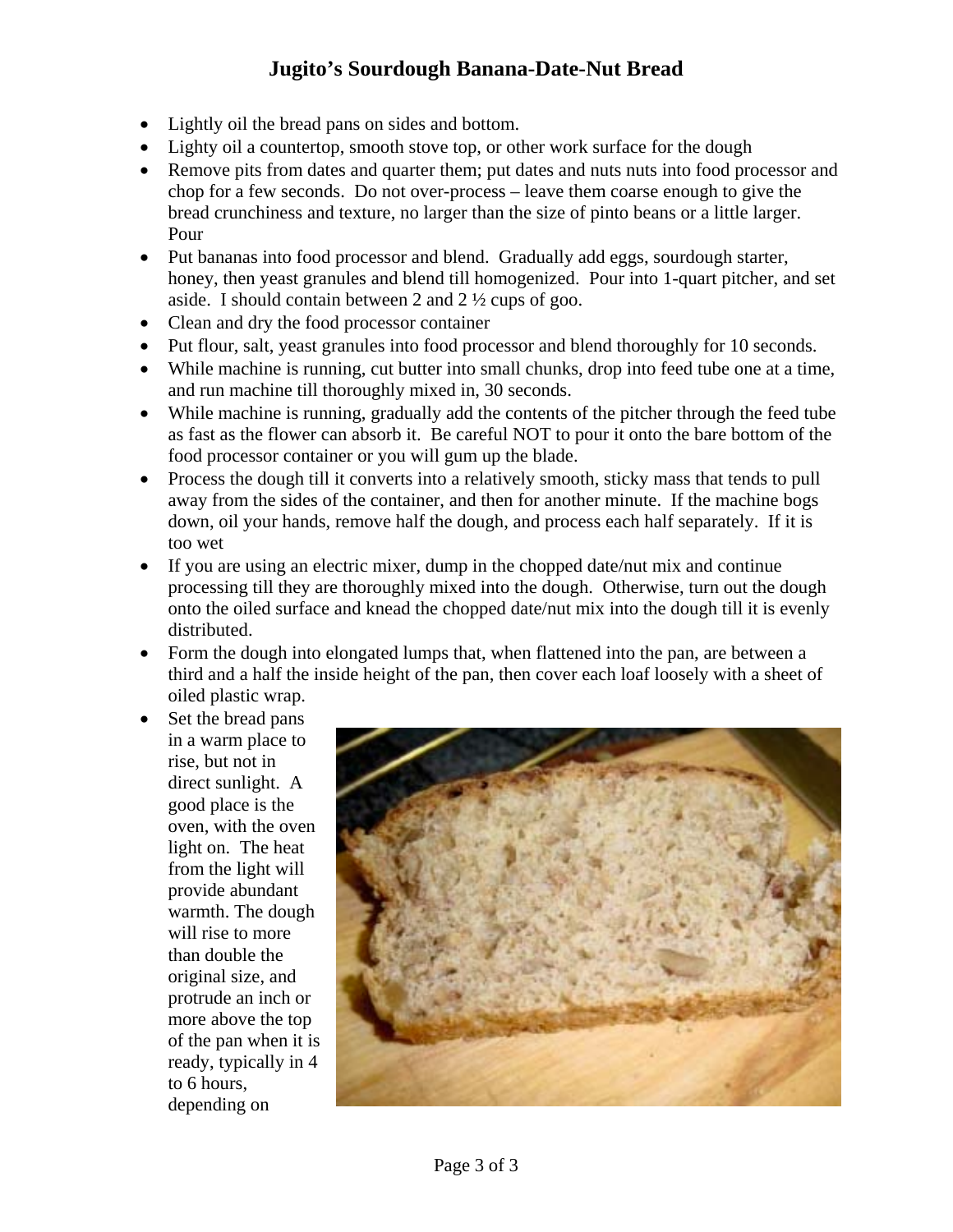temperature and humidity. If you let it rise too long, it will tend to collapse. If you don't let it rise enough, it will be too heavy and dense.

- Remove the risen loaves from the oven and preheat the oven to 450 degrees.
- Meanwhile, set the shallow pan of water on the stove and bring it to a boil, then shove it onto the bottom rack of the oven just above the heating element. The water will create steam which will give the bread a hearty crust.
- When the oven is up to temperature, put the pans of loaves on the center rack. After 10 minutes, open the door, brush the tops of the loaves with milk, shut the door, and lower the temperature to 375 degrees. If you leave the temperature too high for too long, you will burn the loaves. If you are using dark pans, they will absorb heat better than light pans, and brown the bread faster. If your oven is hotter in one area (like the back) than another, rearrange the loaf pans after 20 minutes of baking.
- After 30 to 45 minutes, depending on altitude and climate, the bread will be nicely browned and done. Remove them from the oven. Let them cool for 10 to 15 minutes and then remove them from the pans. If they are a little sticky, run a sharp knife gently down inside and along each vertical edge of the pan to loosen them up, taking care not to tear the bread. Hold the pan upside down. If the bread does not drop out, shake the pan downward to force the bread out. Set the loaves on wire racks to cool fully.
- If you just cannot stand the wait, use a serrated-edged bread knife to cut a warm slice for everyone in the house, and spread on a little pure butter for a delicious treat.
- After the loaves are completely cool, put them in plastic bags to keep them from getting too dry. If you are not going to eat or give them away right away, put them in the refrigerator to keep them fresh. It is okay to freeze them, but if you do, you should wrap the bagged loaves in a brown paper shopping sack to protect them from freezer burn.

# *Recipe for Sourdough Starter*

- 2 cups+ unbleached white bread flour
- 2 cups+ water
- 2 tablespoons honey
- 1-quart plastic or glass container with loose-fitting lid, or
- 1 square of cheese cloth, folded into 6-inch square

Stir together ingredients in container, cover



with cloth or loose-fitting lid, and set in warm place out of drafts or direct sunlight for one week. Batter should become bubbly, indicating natural yeast and bacteria have started processing the flour and honey into carbon dioxide gas, alcohol, and tart flavor.

Each day after the first week, stir the batter, remove  $\frac{1}{2}$  cup or more, add a like amount of flour and water in equal proportions and stir it well. In 10 to 14 days, the batter will be wellestablished sourdough starter.